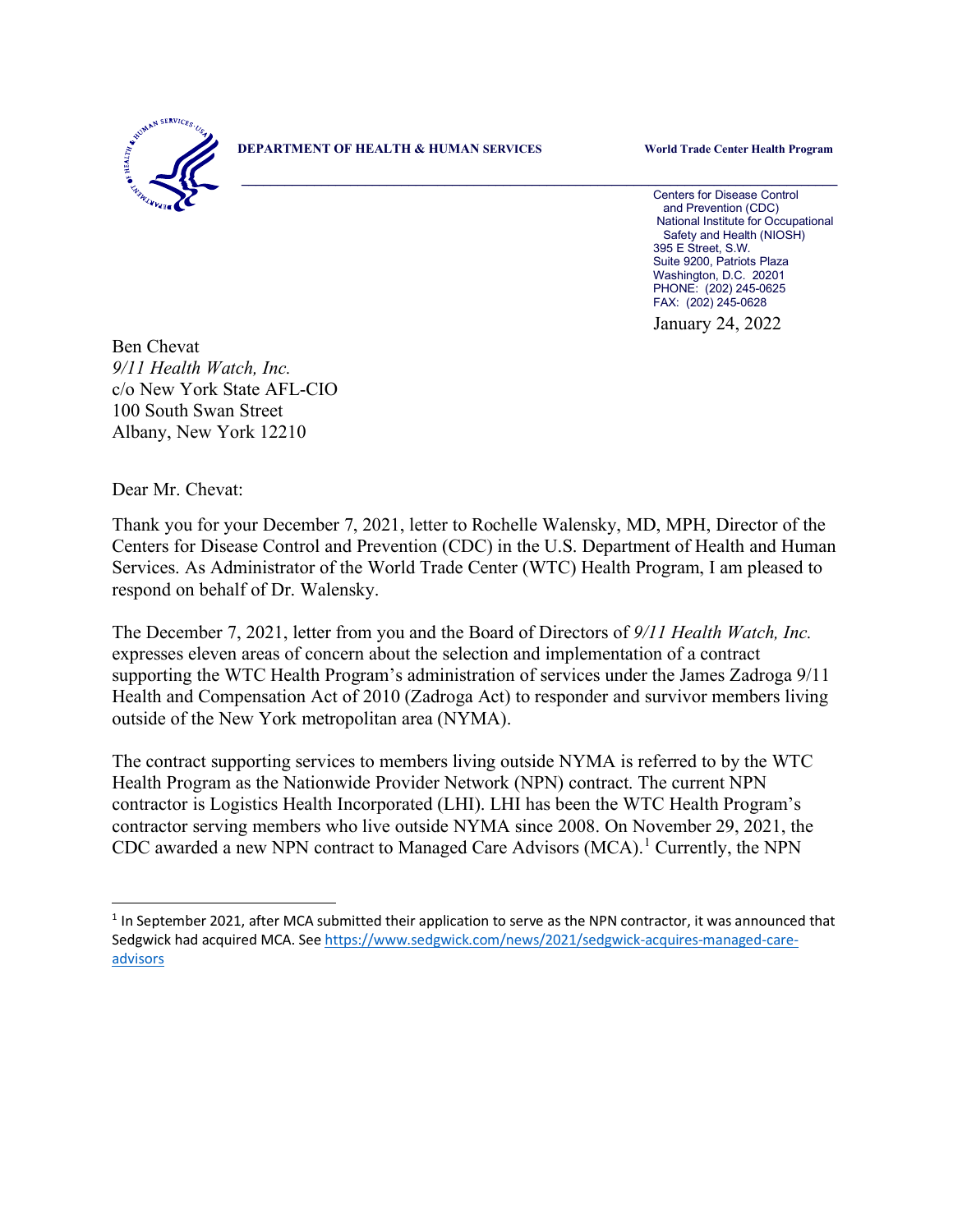Page 2 - Ben Chevat

contractor remains LHI while a transition to the new onboarding contractor, MCA, is completed to the satisfaction of the WTC Health Program.

The WTC Health Program agrees that the eleven areas of concern specified in the December 7, 2021, letter are important aspects of the administration and medical care delivery provided by the NPN and that it is critical to address these issues during the transition to and throughout the new contract. Each of the eleven categories of concern will be considered separately even though some of the issues in each of the eleven categories overlap.

# **1. The On-Going, and Currently Worsening, Pandemic**

You raise a concern about whether the ongoing COVID-19 pandemic was a consideration in the NPN contract process. Responding to the COVID-19 pandemic has, and continues to be, a major focus of CDC and the entire Federal government, but not to the exclusion of other critical activities. Despite the number of activities devoted to the COVID-19 response, contracts approaching their termination date have continued to be processed. It is important that expiring contracts remain subject to fair competition under the guiding principles espoused by the Federal Acquisition Regulation.[2](#page-1-0)

# **2. WTC Health Program Staffing**

The COVID-19 pandemic response is an all-government response. NIOSH leadership and staff from across all NIOSH Divisions, Laboratories, and Offices have been continually called upon to participate in various roles in the response since December 2019. The onset of the SARS-CoV-2 *Omicron* variant surge has resulted in an increased need for participation. No group at NIOSH has participated more in the COVID-19 response than members of the Public Health Services (PHS) Commissioned Corps. PHS Commissioned Corps Officers, including those officers who work in the WTC Health Program, have served with distinction during the COVID-19 pandemic. The WTC Health Program leadership makes every effort to ensure that the deployment of a PHS Commissioned Corps Officer does not adversely affect the level of service to responder or survivor members of the WTC Health Program by coordinating coverage of vital staff responsibilities ahead of deployment. Deployments will not affect the transition from the current NPN contractor to the onboarding contractor. Every effort will be made to ensure a successful transition irrespective of any future COVID-19 deployments of PHS Commissioned Corps officers or civilian staff of the WTC Health Program.

## **3. Two, Simultaneous Major Contract Changes**

The WTC Health Program is aware that a dual transition to a new Pharmacy Benefit Management (PBM) contract and a new NPN contractor can pose a challenge to both the

<span id="page-1-0"></span><sup>2</sup> Se[e https://www.acquisition.gov/browse/index/far](https://www.acquisition.gov/browse/index/far)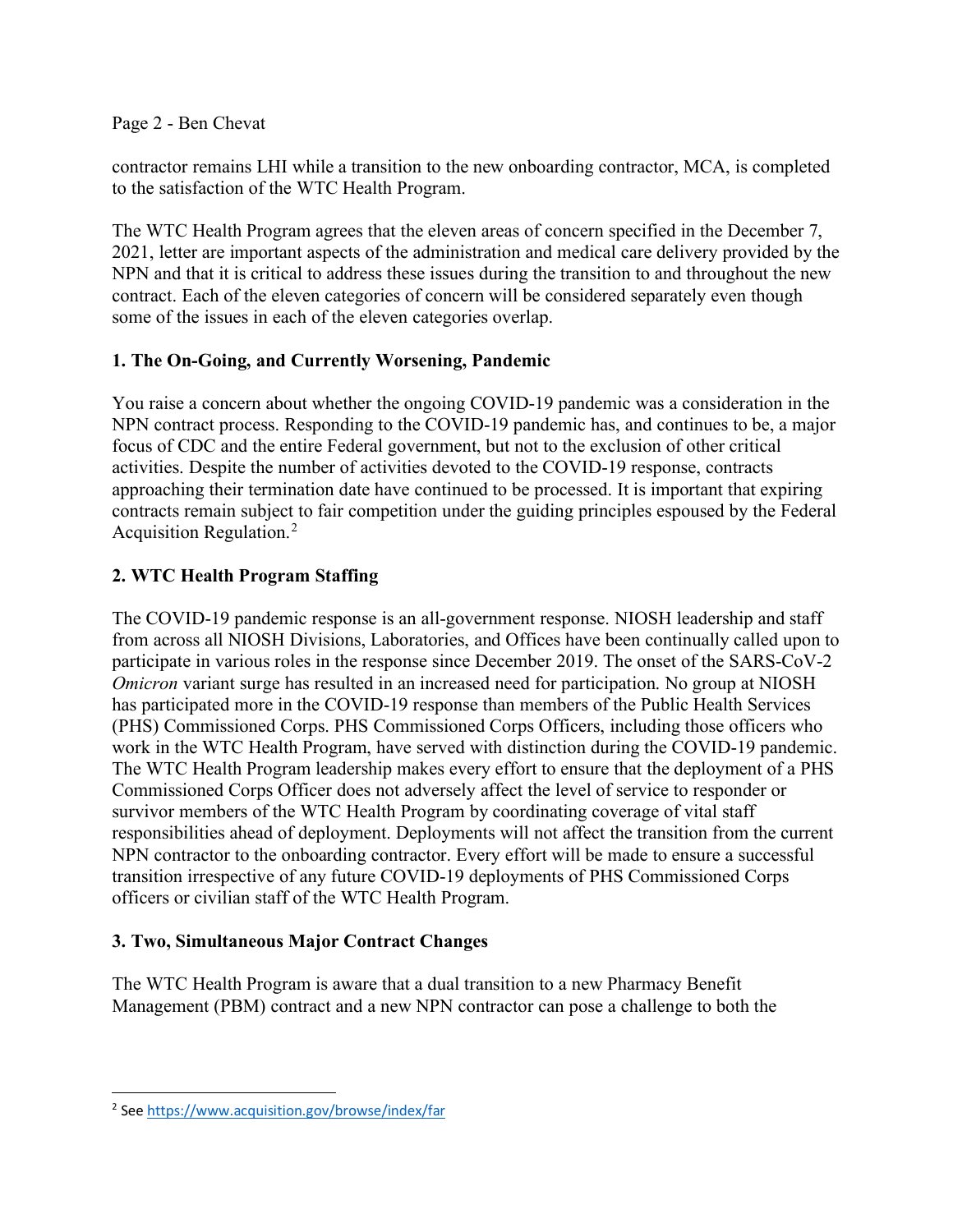#### Page 3 - Ben Chevat

Program and its members. The WTC Health Program worked closely with the CDC Office of Acquisition Services (OAS) to stagger the acquisition timelines so that its major support contracts, such as the PBM, NPN, Clinical Centers of Excellence (CCEs), Data Centers (DCs), and Health Program Support (HPS), did not expire at the same time.

CDC OAS has also allowed an ample amount of time to both complete the contract acquisitions and extend the period of transition from current PBM and NPN contractors to the onboarding contractors. Instead of starting the onboarding PBM and NPN contracts within a month of each other, the WTC Health Program was allowed to spread the acquisitions out by four months. CDC OAS agreed with the WTC Health Program's request to move forward in time the NPN contract acquisition by nearly a year and the CCEs and DCs contracts by six months to aid in the successful implementation of new Federal systems for the hosting, managing, and secure sharing of Program records in a way that results in the least disruption to responder and survivor members of the WTC Health Program.

Importantly, neither the current PBM nor NPN contract will terminate until the WTC Health Program is satisfied with the transition from current to onboarding contractors. Only then will a "go live" signal occur. Significant activities must be completed before a "go live" signal is given. Project managers from both current and onboarding contractors, as well as from the WTC Health Program and the NIOSH Office of the Director of Information Technology (ODIT), have been assigned to the initial implementation process. The WTC Health Program has also procured the services of industry experts to aid the Program in managing and coordinating key activities during the concurrent contract transitions, forming an Integrated Vendor Transition Team (IVTT).

## **4. Continuity of Care Throughout the Contract Transition**

The WTC Health Program agrees that the learning curve for any contractor engaging with the Program for the first time can be lengthy. The onboarding NPN contractor is not new to the WTC Health Program or to the work required by the contract. MCA has been the PBM contractor for five years and, as a result, already has experience with the WTC Health Program's claims processing system, including coordination of benefits and benefits eligibility based on certified health conditions. In addition, MCA and Sedgwick previously served as the Case Management and external provider network contractor for Northwell Health (one of the WTC Health Program's CCEs). Their experience has given them an understanding of the complexity of care for responder and survivor members and the high level of involvement by case managers required for transitions between in-facility care and outpatient care.

## **5. Change and/or Overlap of Providers**

Your December 7, 2021, letter raises nine questions about specific issues relating to continuity of care for responder and survivor members of the WTC Health Program because of the transition from the current NPN contractor to the onboarding contractor. The following information addresses the issues raised.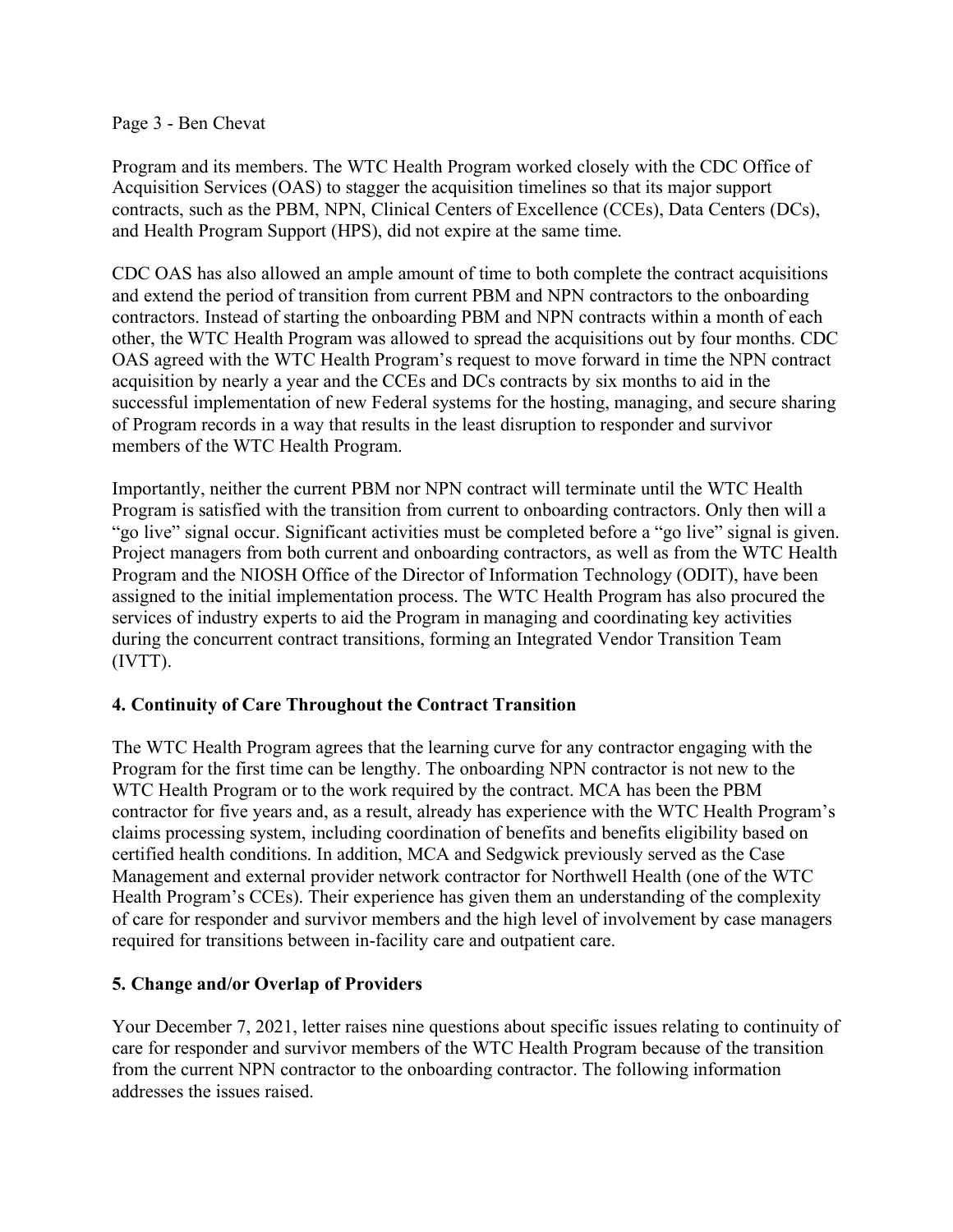#### Page 4 - Ben Chevat

Medical providers rarely participate in only one health plan network—usually a single provider participates in several networks. Although provider changes can occur, as they often do now under the current NPN contract with LHI, the WTC Health Program does not anticipate widespread changes in network providers as the NPN transitions to MCA. The onboarding NPN contractor, MCA, offers network access to more than 900,000 providers nationwide through more than 30 national and regional networks that are either leased or owned to ensure maximum provider coverage both in terms of geographic area and healthcare specialty area.

After the contract was awarded, a gap analysis was initiated to provide information on the following: (1) The overlap of providers currently seeing members between the current and onboarding network; (2) Gaps in monitoring and treatment providers in underserved areas of the country; and (3) The establishment of robust regional networks in areas of the country where large numbers of members reside. This gap analysis is currently in progress and the WTC Health Program and MCA are committed to addressing any potential problems it identifies.

The market research conducted by the WTC Health Program over the last several years found significant overlap between provider networks in the industry. Once the onboarding contractor completes the provider gap analysis (comparing its network to LHI's network), the contractor will quickly implement a provider outreach communications plan to enroll those providers who have already provided healthcare benefits to Program members but who are not enrolled in their network, locate equivalent providers already in their network, or locate providers willing to join the network and provide care to WTC Health Program members.

Providers in the onboarding network accept WTC Health Program reimbursement rates, including the Office of Workers' Compensation Programs (OWCP)/Federal Employees' Compensation Act (FECA) reimbursement rates required by the Zadroga Act, which the current NPN contractor could not guarantee with their provider network. As a result, providers in the onboarding provider network do not terminate a member's care if the reimbursement rate changes. This should provide both greater costs-savings to the Program and stability and continuity of care for the members.

## **6. Occupational Medicine Expertise**

The WTC Health Program agrees with you that the NPN contractor providers should have a depth of expertise in the field of occupational medicine. The network offered by the onboarding contractor includes providers with experience in occupational medicine and can draw on other regional and national networks to ensure appropriate providers for monitoring and treatment specialties necessary for treating the conditions covered by the WTC Health Program are available to members. The onboarding contractor's key medical staff who will be responsible for reviewing provider determinations for certification have either completed a preventive medicine residency in occupational medicine or have appropriate medical specialty certifications.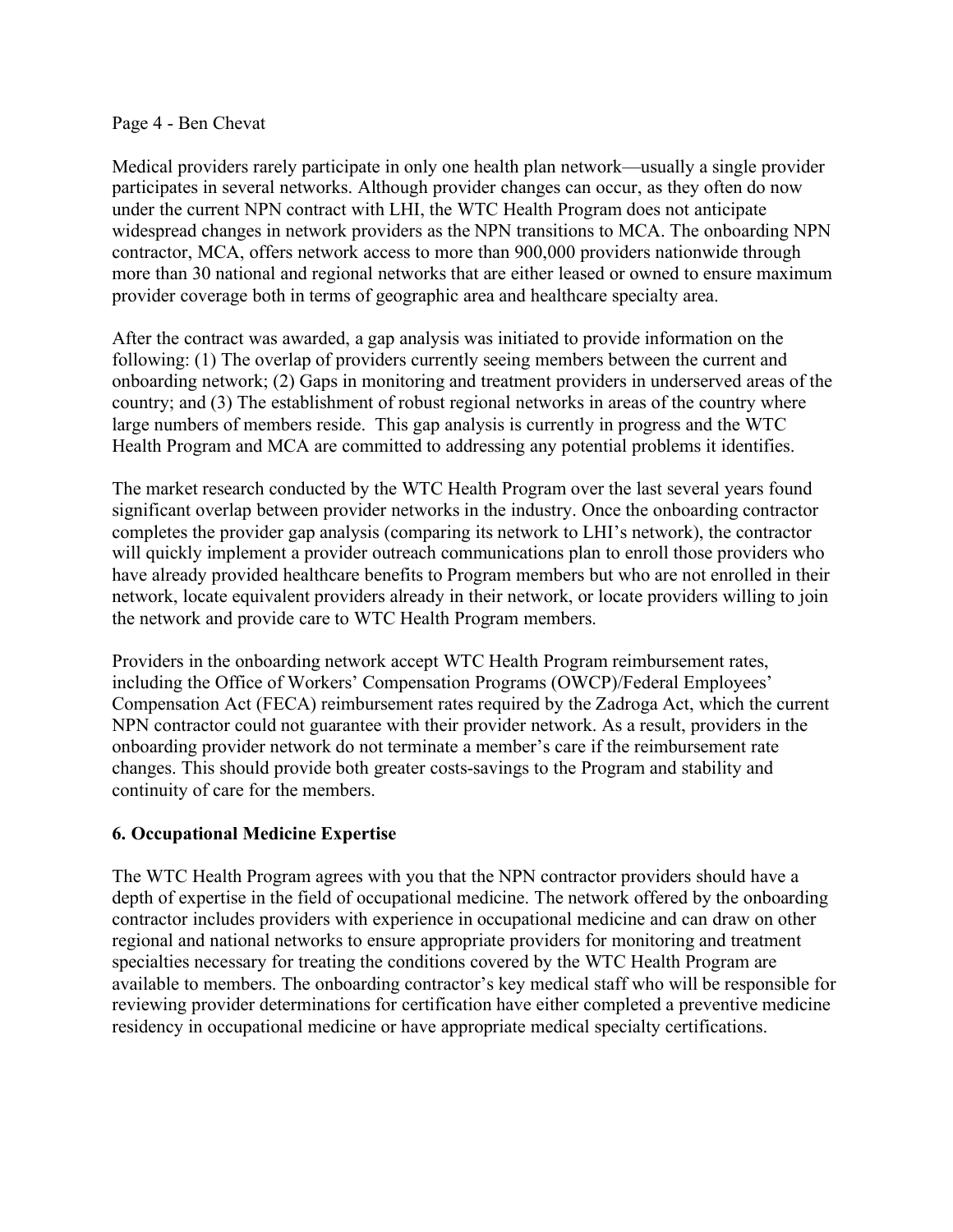#### Page 5 - Ben Chevat

## **7. Billing Issues**

Preventing providers from billing members directly is a high priority issue for the WTC Health Program. As you point out, not only are misdirected provider bills distressing to members receiving them, but if left unresolved, members' credit ratings can be adversely affected. The WTC Health Program leadership plans to ensure that members are not balance billed and, if any such billing error does occur, will address the issue quickly with the member and the onboarding contractor. It is critical that the Program learns about such billing errors as soon as possible so the situation can be corrected. The WTC Health Program plans to educate the onboarding contractor's call center and members about reporting such billing errors promptly. The *9/11 Health Watch, Inc.* has been very helpful at bringing these balance billing situations to the Program's attention—thank you—and we look forward to our continued partnership on this and other important issues.

## **8. Member Communication**

The five questions relevant to member communication are important to successful NPN contract transition and, ultimately, to successful NPN contract implementation. The WTC Health Program will apply the lessons learned from the past few years to enhance communications with members, including the development of WTC Health Program-approved FAQs based on past problems. The onboarding contractor will begin incorporating the WTC Health Program's case management guidelines into their already established case management program. The onboarding contractor has case managers that share information on a single system that includes all the members' information. This single system also includes the member and provider portals which are required in the NPN contract recently awarded. The member portal required by contract will include the following enabling capabilities: (1) The ability to schedule appointments; (2) The ability to view WTC Health Program Explanation of Benefits and WTC-Related Health Condition certifications; and (3) The ability to search for providers. Additional capabilities can be added as needs are identified and information technology solutions are developed.

## **9. Mental Health Services**

The WTC Health Program understands that continuity of care for mental health services is a critical issue for responder and survivor members. The WTC Health Program recognizes that having a robust network of mental health providers is crucial and is aware that a member's mental health can be adversely affected if a provider does not accept statutory reimbursement rates. The WTC Health Program will work with the onboarding contractor to ensure the provision of appropriate mental health services.

## **10. Integrating Data**

The onboarding NPN contractor will assume responsibility for the communications campaign regarding research and continue the process of obtaining necessary consents from NPN members